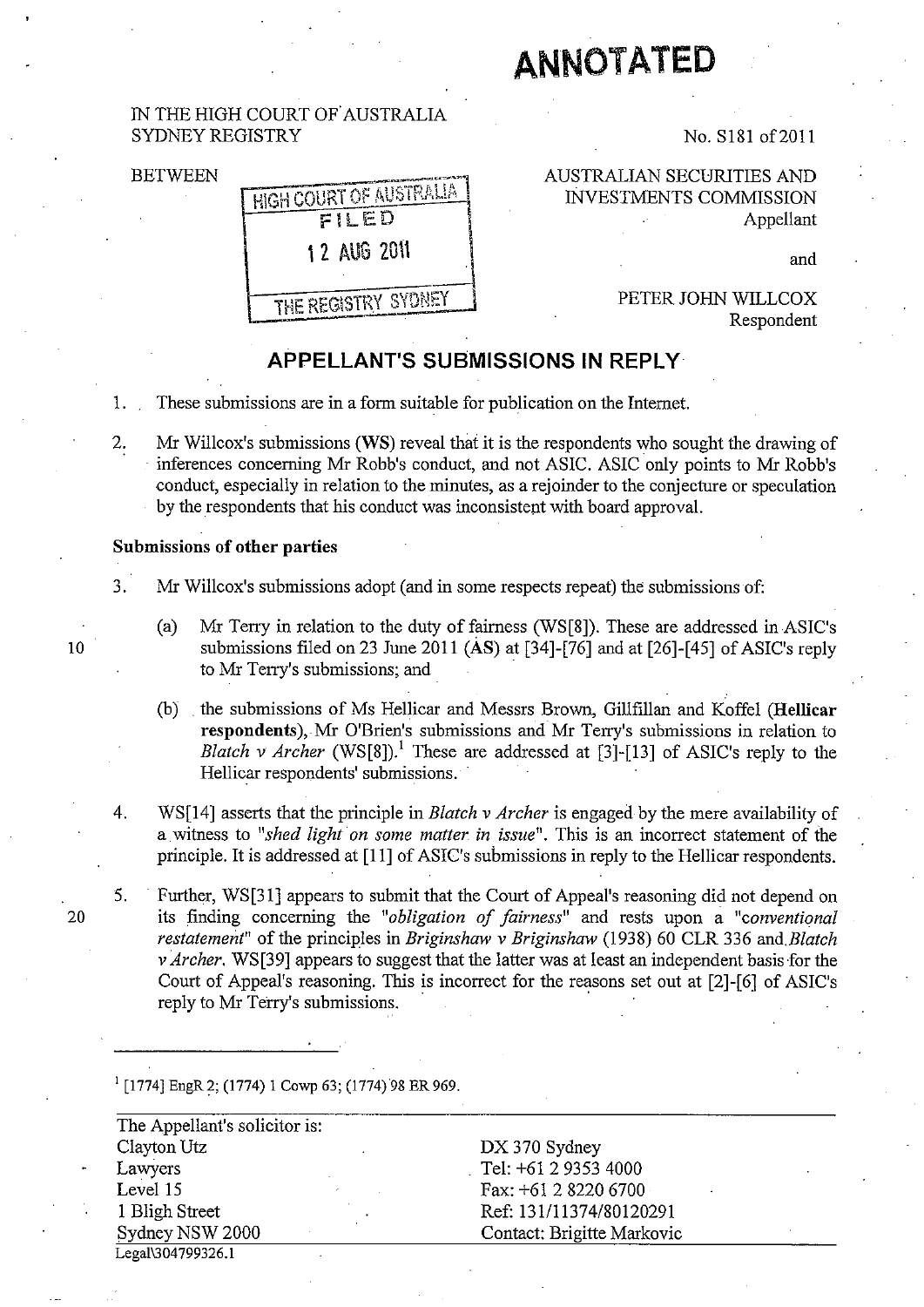## The significance of the absence of Mr Robb (WS $[10]$ ,  $[14]$ ,  $[22]$ - $[25]$ ,  $[37]$ - $[39]$ )

- 6. Mr Willcox contends (at WS[IOJ) that, in submitting that it has discharged its onus, ASIC submits that the *''following inferences*'' should be drawn, and refers to various parts of AS. He refers to some of these extracts again at WS[22]. Repeatedly, he asserts throughout his submissions that these "*inferences*" were a necessary part of ASIC's case (eg WS[37]) and that it cannot prove them in the absence of calling Mr Robb.
- 7. This contention inverts the true position in that, with one exception, it is the respondents who need to speculate and, if necessary, draw inferences about Mr Robb's conduct, and not ASIC. Other than the precise identity of which draft was before the meeting, ASIC's case 10 . Do tabling and approval was proved by the minutes. To prove which draft was before the meeting, ASIC relied on Mr Baxter's evidence. Support for that evidence derived from BIL's production of the Baxter 7.24am draft. Cumulative support derived from the production of the same draft by Allens (see AS[129]-[133]). On the basis of that evidence, the trial judge and the Court of Appeal concluded that that draft was taken to the meeting  $(LJ[201]$  ABRed2/462U; CA $[383]$  ABWhi/78.20) and that conclusion is not now challenged by any respondent. Beyond this it is Mr Willcox who speculates and proffers inferences about Mr Robb's conduct. Mr Willcox engages in conjecture as to how he could have allowed such an announcement to be approved when it had not been vetted by advisors, including Mr Robb, prior to the meeting and was so unequivocal about funding 20 (WS[28(2)], [30]). Mr Willcox also. speculates as to how or why Mr Robb made handwritten annotations on the announcement if it was approved (WS[28(4)], [30], [31]).
- 8. It is only in answer to the respondents' conjecture about Mr Robb's conduct that ASIC points to the matters identified in the extracts from its submissions set out at WS[10] (and in part repeated at WS[22J). The passages from ASIC's submissions cited in WS[IO(a)] and  $[10(b)]$  address the respondents' submissions and the Court of Appeal's reasoning about the absence of pre-vetting of the Draft ASX Announcement. The passages from ASIC's submissions cited in WS $[10(c)]$  and  $[10(d)]$  concern the respondents' submissions and the Court of Appeal's reasoning concerning the conversation between Messrs Robb, Shafron, Macdonald and Peter Cameron as constituting some reason why Mr Robb would 30 not have spoken up about the announcement. The passages from ASIC's submissions cited in WS $[10(e)]$  and  $[10(f)]$  address the respondents' submissions and the Court of Appeal's reasoning about the effect of Mr Robb's annotations on the Draft ASX Announcement as detracting from board approval. The passages from ASIC's submissions cited at  $WSI[0(\alpha)]$ and  $[10(h)]$  concern Mr Robb's role in relation to the minutes (and thus negate the conjecture of the respondents that other aspects of his conduct detract from the accuracy of the approval recorded in the minutes).
- 9. This is exemplified by the conclusion at WS[37], where Mr Willcox contends in relation to the inferences ASIC is said to seek that *"[t]he iriferences were a necessary part of ASIC's case for two reasons. First, the inferences regarding Mr Robb's conduct before and after 40 and after the meeting in relation to the draft minutes were necessary to support ASIC's contention that its case was proved by the minutes."* It was not, and is not, a necessary part of ASIC's case to draw any inference in relation to Mr Robb and the draft minutes. The accuracy and reliability of the minutes does not depend upon drawing any inference concerning Mr Robb's conduct. ASIC does, however, invoke Mr Robb's conduct in relation to the draft minutes by way of rejoinder to the respondents' (and the Court of Appeal's) conjecture that other aspects of his conduct tended against there being an approval as recorded in the minutes. Properly analysed, it is the respondents who seek the drawing of inferences concerning Mr Robb's conduct negating approval.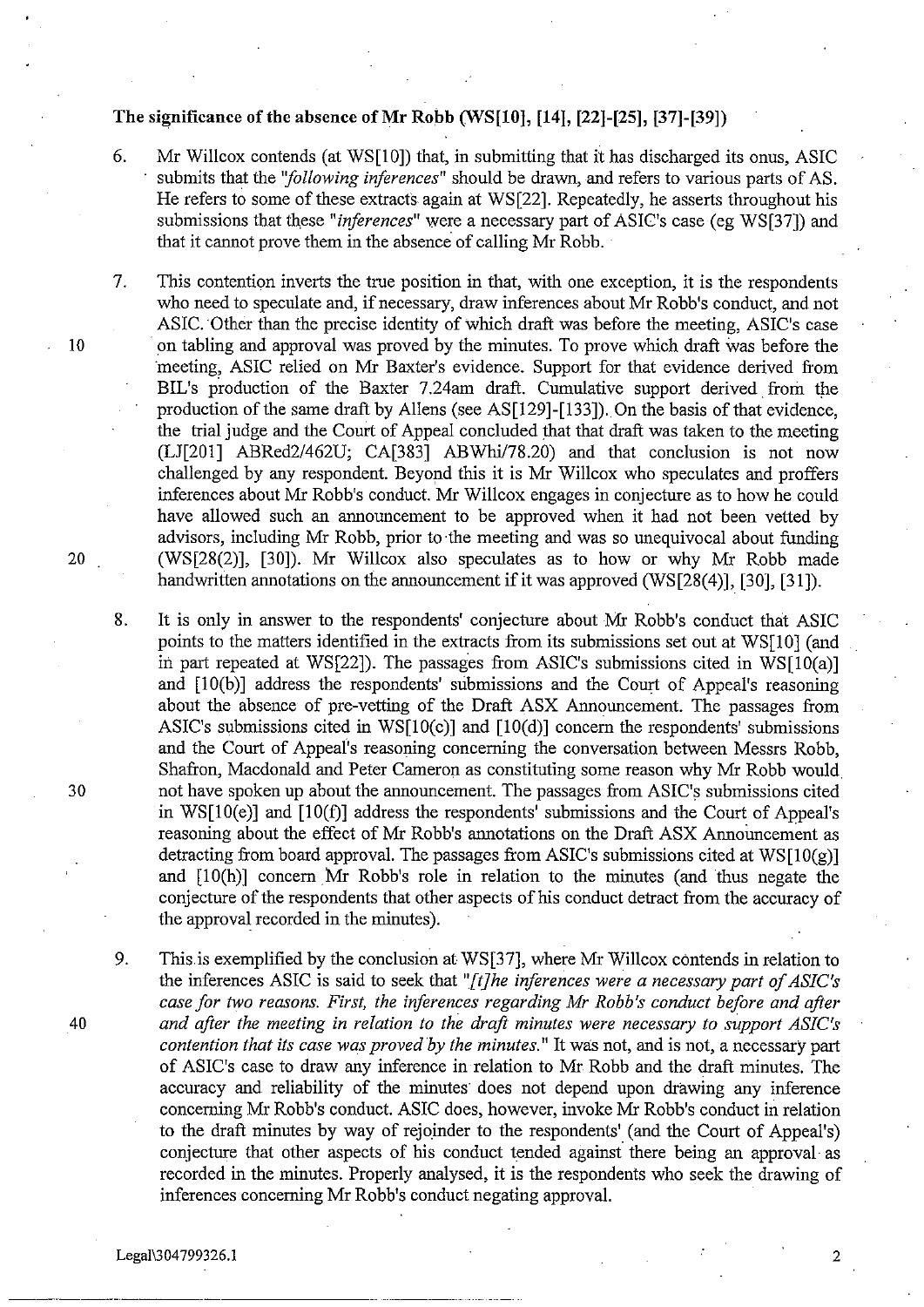10. This is made even clearer by the next statement in' WS[37] that *"[sJecondly, inferences regarding Mr Robb's conduct in suggesting changes to the Draft ASX Announcement were necessary for ASIC to explain away a fact that the respondents contended was inconsistent with Resolution* [sic] *being passed: that changes we're made to the Draft ASX Announcement after the board meeting."* It is a *''fact''* that changes were made to the Draft ASX Announcement after the board meeting. However it is not a *''fact''* that Mr Robb *"suggested changes"* to the Draft ASX Announcement: that was an inference for which the respondents contend. Moreover, as the sentence reveals, it is the' respondents who contend that fact is inconsistent with board approval. This is all inference, conjecture and surmise<br>
on their part. It is not a necessary part of ASIC's case.

#### **The minutes (WS[16]-[27))**

- 11. Mr Willcox addresses the minutes at WS[16]-[27] in an endeavour to establish that ASIC faces difficulties in relying upon them, such that it is forced to *"attribute significance to Mr Robb's conduct in the preparation and approval of the minutes*" *(WS[22]*). This approach misstates the position and is addressed above. In relation to the balance of the points made· concerning the minutes at WS[16]-[27], ASIC makes 6 points.
- 12. First, the *"numerous errors"* in the minutes referred to at WS[19] were addressed at AS[80]-[91] and at [13]-[17] of ASIC's reply to Mr O'Brien's submissions.
- 13. Second, WS[20] addresses the evidence of the non-executive directors concerning the 20 minutes. The findings of the trial judge at LJ[1l93]-[1203] ABRed2/720T-723F (together with LJ[1150]-[1151] ABRed2/712R-V) address the receipt and consideration of the . minutes by the board and whether it can be expected that they would have noticed the Draft ASX Announcement Resolution and objected if it recorded an event that did not occur (cf HS[72]). The trial judge concluded at LJ[1203] ABRed2/723B that *"[oJn each occasion when one would have expected the non-executive directors to challenge statements if their contention [as to tabling and approval] was true, they have profossed ignorance of the statements that should have caused them to complain. This was one such occasion. I do not accept that not one of the non-executive directors who gave evidence . was aware of the recorded resolution in the draft minutes approving the Draft ASX*  30 *Announcement."*
- 14. Consistent with this, the process of review described by each of the non-executive directors (other than Mr Koffel) was one that would not necessarily identify the inaccuracies in the minutes as found by the trial judge, but would result in them noticing the Draft ASX Announcement Resolution with its bold heading, as that would be apparent even on a scan of the minutes (CA[496] ABWhi/98.25). Mr Gillfillan said he would *"review the draft*  board minutes briefly to ensure that the main topics discussed in a previous board meeting *were covered"* (ABBlu13/5790M). Ms Hellicar said that, in relation to the *"lawyers' section",* she would *"review"* and *"skim through"* the minutes (ABBla5/2109P-W). Mr Brown said that he would *"read the minutes and generally rejlect upon them as to whether 40 that accurately recorded what was in the. board meeting and agree with the minutes if that was the case"* (ABBla3/1094Q-R). As noted by the trial judge at LJ[1198] ABRed2/722D, Mr Willcox's *"normal practice was to read minutes to assure him that the essence of major decisions had been recorded He said he did not recall seeing anything in the minutes so badly misleading that he had cause to do anything about it."* 
	- 15. Third, WS[21] refers to the evidence of Mr Willcox which is said to be *"unchallenged".*  The rejection by the trial judge of the non-executive directors'evidence, to the extent that

Legal\304799326.1 3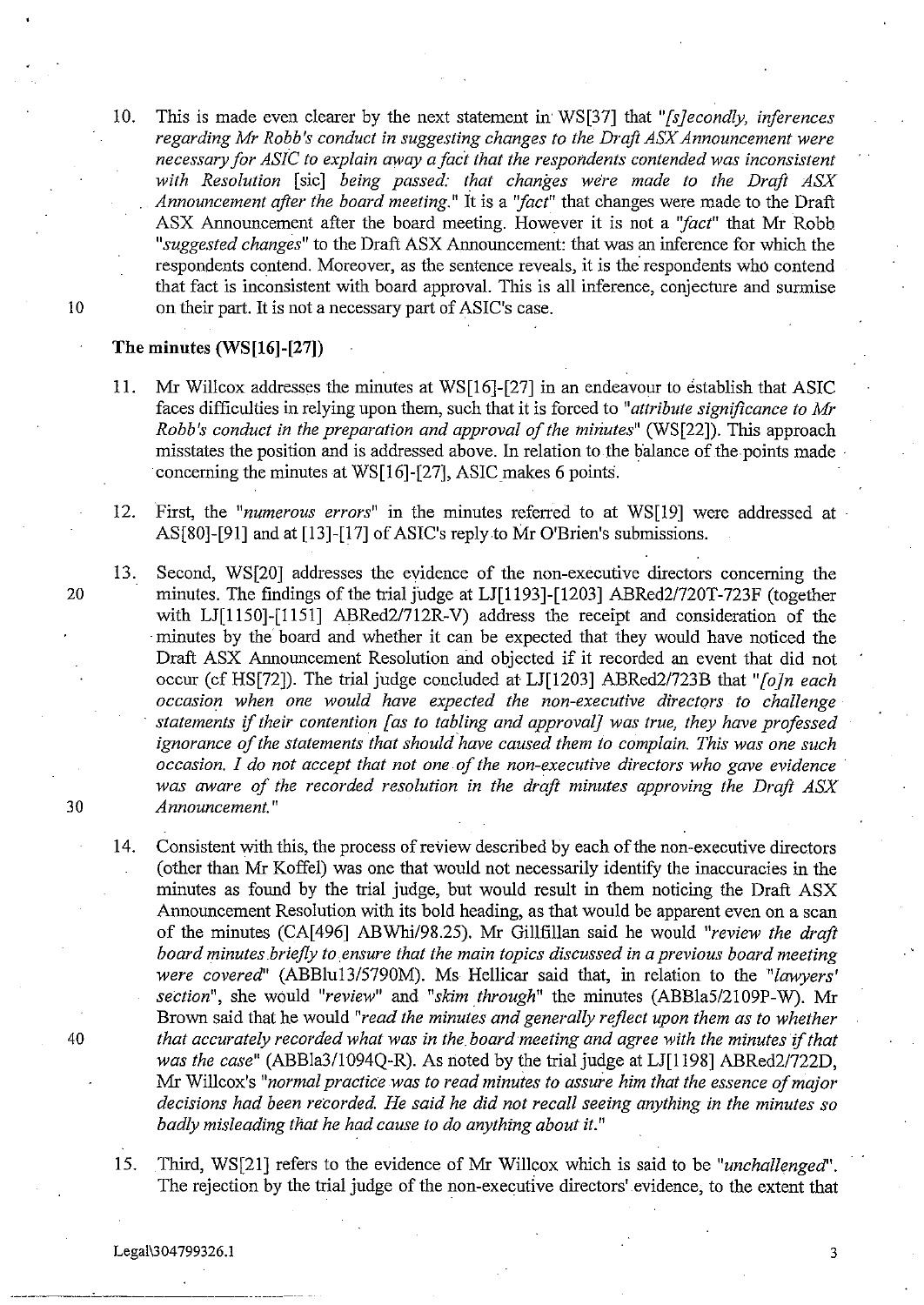they disputed tabling and approyal of the Draft ASX Announcement, and its nondisturbance by the Court of Appeal is addressed at [18]-[21] of ASIC's reply to the Hellicar respondents' submissions. Further, the critical parts of Mr Willcox's evidence were *"challenged".* It was suggested to him that he read the draft minutes of the 15 February 2001 board meeting and raised no objection because a draft release was before the board at that meeting<sup>2</sup> and that the reference to the announcement in the minutes accorded with his recollection at the time.<sup>3</sup> Moreover, his assertion that the contents of various resolutions that were put to the board were not read out was vigorously challenged.<sup>4</sup>

- 16. Fourth, in relation to WS[24], Mr Robb was an attendee at the meeting. At the very 10 minimum, he can be taken to be aware that minutes should accurately reflect the *"proceedings and resolutions"* of the meeting (s 25IA(I)) and. would advise against approving minutes that were inconsistent with his own knowledge of what occurred (bearing in mind the respondents' contention that his annotations on the Draft ASX Announcement reflect an understanding on his part than an announcement was not approved by the board).
- 17. Fifth, the bill referred to in WS[25] needs to be considered with the emails sent to and from Mr Robb in the period of the bill (5 February 2001 to 27 March 2001) concerning the minutes.<sup>5</sup> On 7 February 2001, Mr Robb was copied in on email from an employed solicitor of Allens to Mr Shafron attaching a draft of the minutes (ABBlu4/1824-1829). 20 On 14 February 2001, Mr Robb sent an email to Mr Shafron attaching a revised draft of the board minutes (ABBlu5/1928-1935). On 15 February 2001, Mr Robb sent Mr Shafron an email stating *"[r] evised minutes for your review*" and attaching revised minutes (ABB1u5/2102-2111). (Further, on 30 March 2001, Mr Shafron sent Mr Robb an email attaching a draft of the minutes, noting *"they have not been confirmed by the Board yet"*  and asking Mr Robb whether they should be disclosed to the MRCF.<sup>6</sup>) It is unlikely that Mr Robb did not charge for the work he undertook on the minutes as revealed in the emails, nor is it likely that he falsely charged for settling *"board minutes"?*
- 18. Sixth, WS[27] refers to *Cordina Chicken Farms Pty Ltd v Poultry Meat Industry Committee* [2004] NSWSC 197 at [28] out of context. In *Cordina,* the evidence of the 30 chairman as to the committee's discussions was called, not to contradict the minutes and prove that a resolution was or was not passed, but to supplement the minutes and rebut an allegation that they took into account irrelevant considerations and acted for an purpose ulterior to the statute *(Cordina* at [24]-[29]).

### **Evidence said to detract from an inference that the resolution** was passed **(WS[28]-[36))**

- 19. WS[30]-[36] address and repeat the respondents' contention that the post-meeting changes and the handwritten comments of Mr Robb on the Draft ASX Announcement were . inconsistent with, or weighed against, board approval. These have been addressed at AS[92]-[109], at [37]-[41] of ASIC's reply to the Hellicar respondents' submissions and at [18]-[20] of ASIC's reply to Mr O'Brien's submissions.
- 40

- 4 T3726119-3727/35 ABBla6/2906J-2907R.
- ABB1u4/1824-1829; ABB1u4/1838-1839; ABB1u5/1928-1935; ABB1u5/2102-2111.
- 6 CA[480] ABWhi/95.01; ABBlu7/2830-2838.
- $<sup>7</sup>$ ABBlu7/2826-2829.</sup>

<sup>2</sup> T3757117-23 ABBla6/2937J-M.

<sup>3</sup> T3757/33-35 ABBla6/2937R-S.